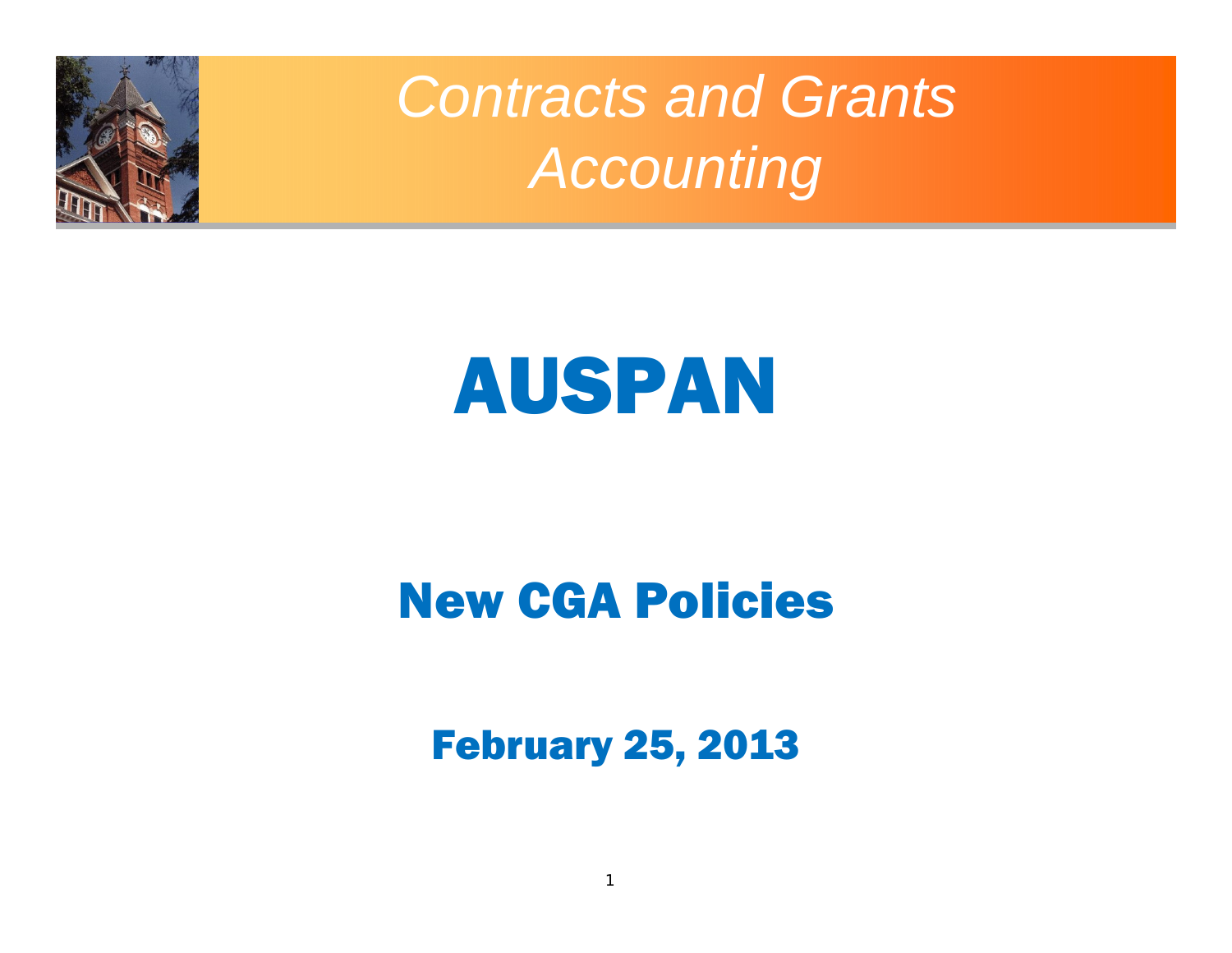

#### *New CGA Policies*

- $\bullet$ Reviewed with OSP
- $\bullet$ *Drafts* submitted by CGA for approval
- $\bullet$  Will not be adopted as policy until approved by General **Counsel**
- Notice will be sent when policies are approved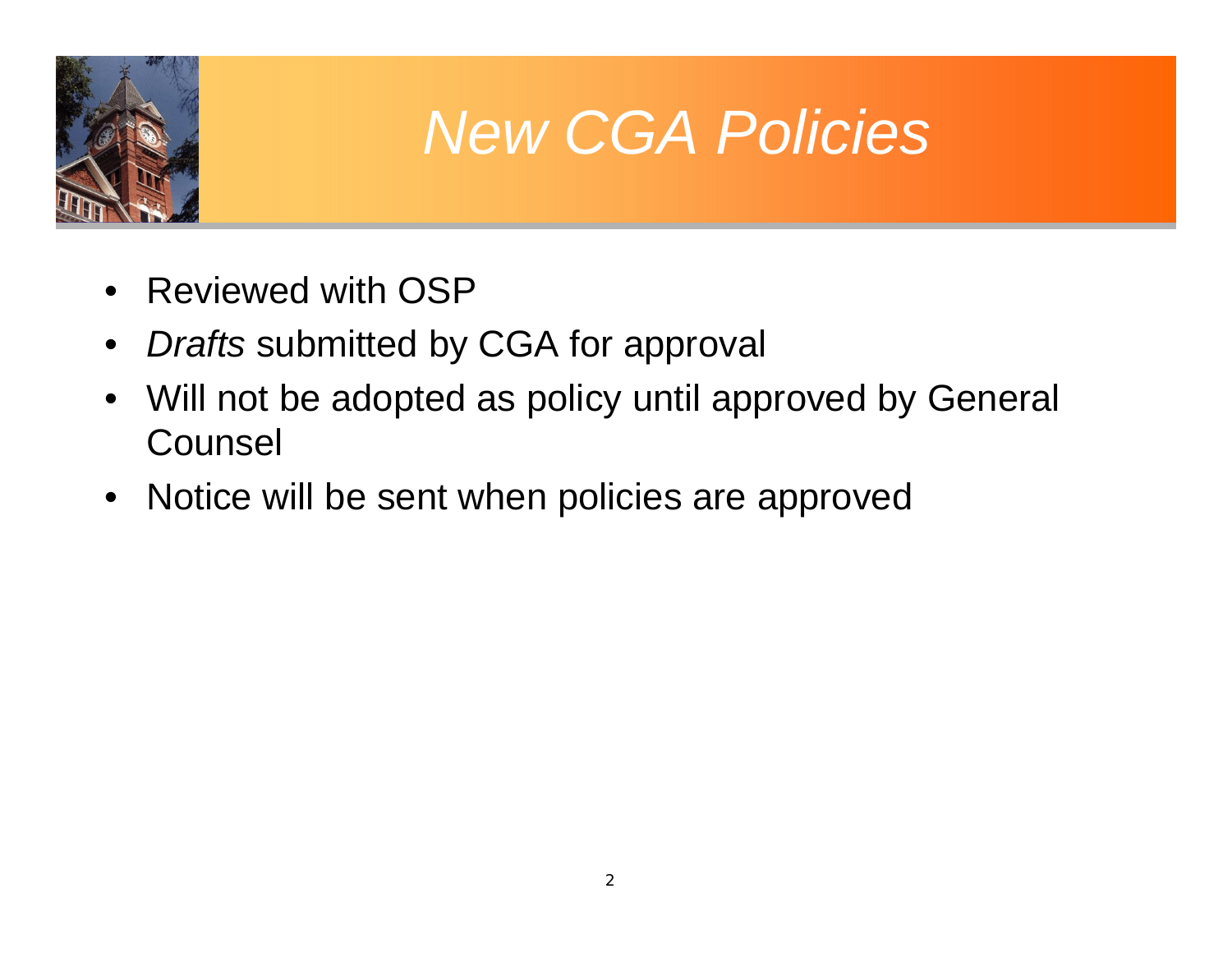

#### *SPAN – CGA Policies*

#### CGA Policy & **Procedures**

Direct CostPolicy\*

Cost Sharing **Policy** 

**Effort Certification Policy** 

Final Billing and **Reporting Policy** 

Fixed Price Residual **Balances Policy** 

Non-Salary **Cost Transfers Policy** 

> Program Income **Policy**

Salary/Wage **Transfer Policy** 

Unreimbursed/Unallowable**Expenditures Policy**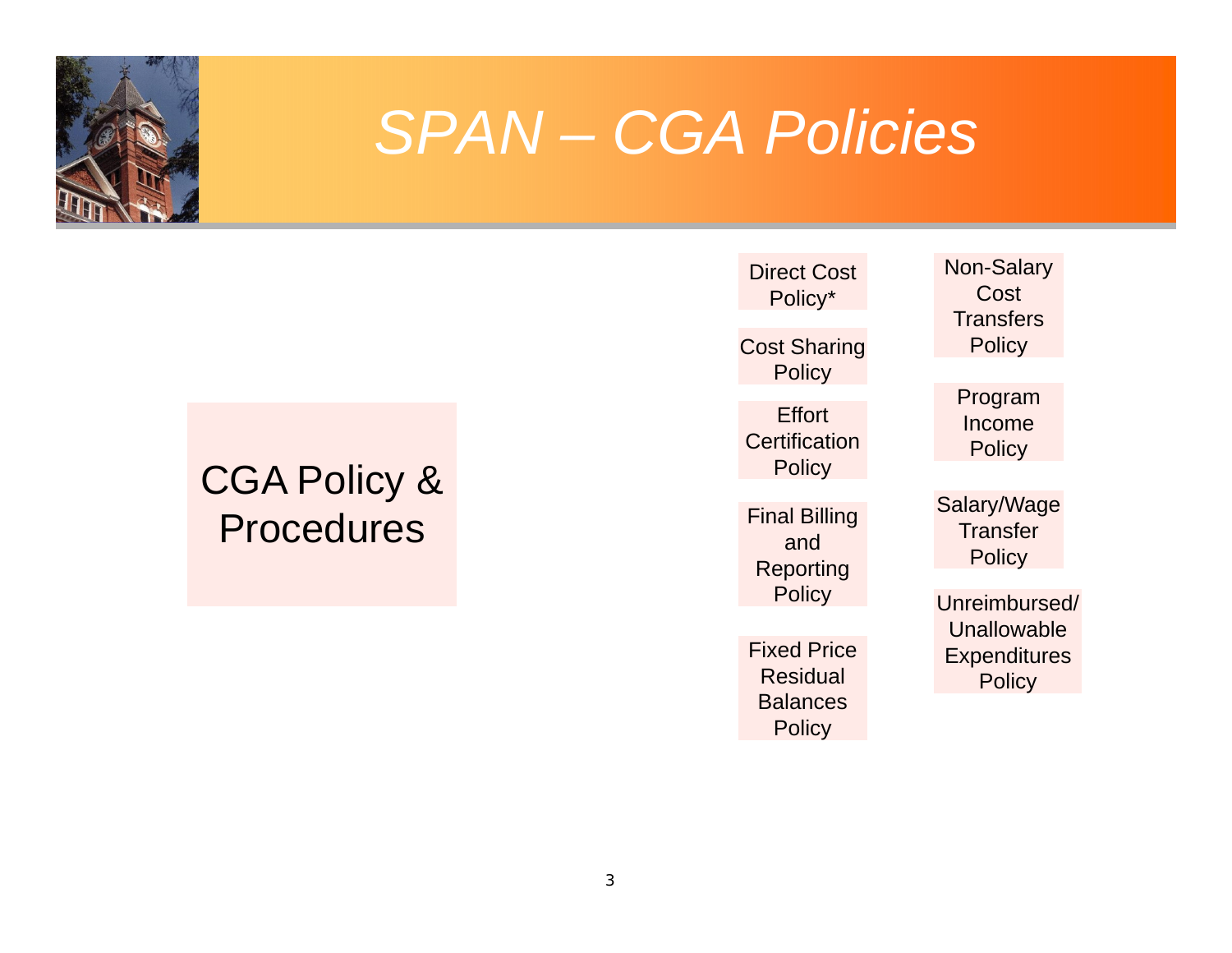

## *Direct Cost Policy*

- $\bullet$  Establishes consistent costing practices for Auburn **University**
- $\bullet$  Defines Direct Costs; allowable, allocable, reasonable and consistent
- $\bullet$  Includes information for charging direct costs to federally sponsored projects and non-federally sponsored projects
- $\bullet$ Provides examples of unacceptable charging practices
- $\bullet$  *New*:
	- responsibilities for PI/department, CGA, OSP
	- additional language on items normally charged as indirect costs, including agency-specific guidance
	- reference to cell phone policy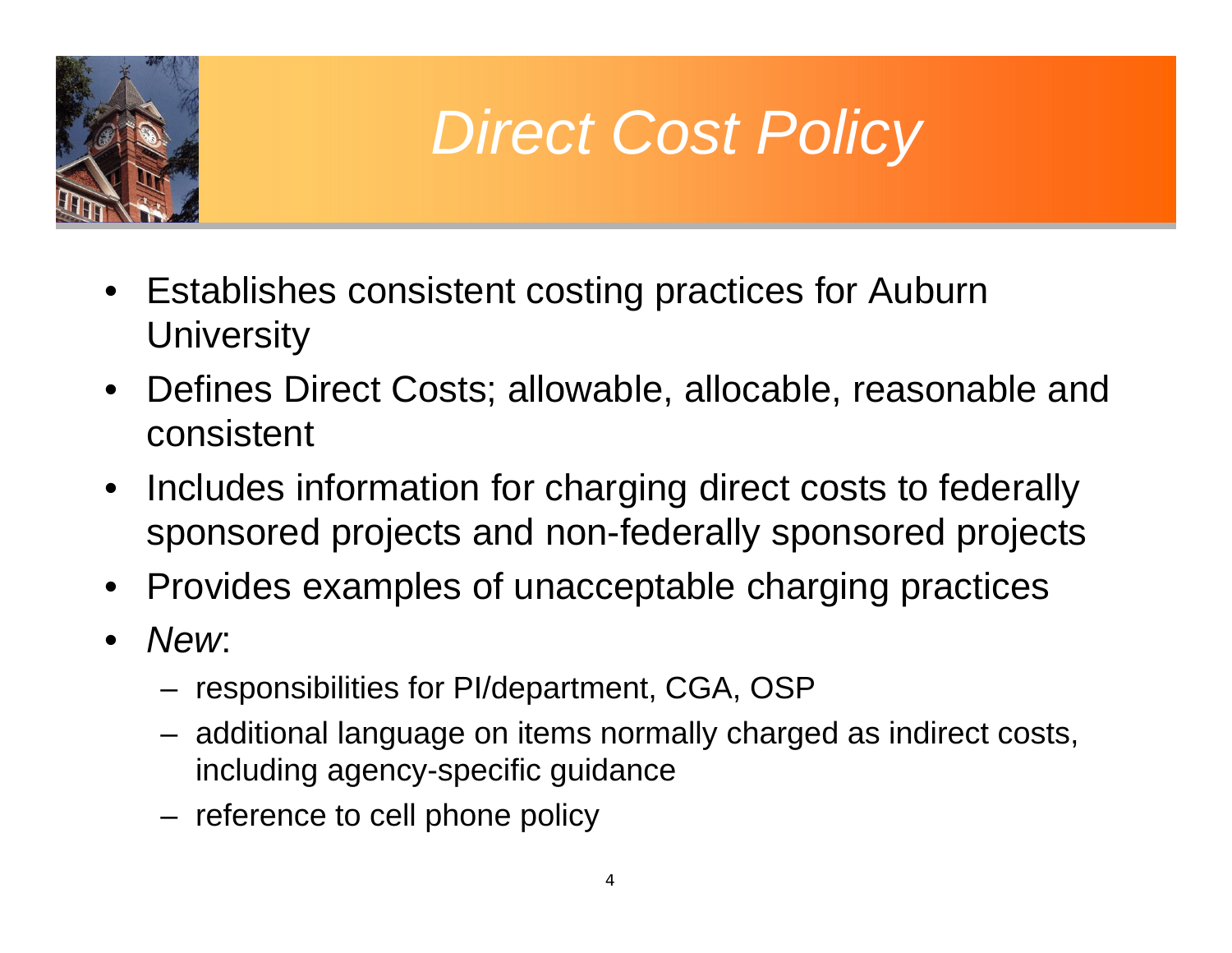

# *Cost Sharing Policy*

- $\bullet$  It is the policy of Auburn University to recover full costs from the sponsor.
- Cost share only when mandated by sponsor, required by federal regulations, or required to properly document committed effort.
- Voluntary committed cost share is discouraged.
- Cost share commitment must be approved by department heads, deans or directors, and the appropriate vice presidents.
- Generally, sponsor funds and AU funds should be spent at about the same rate.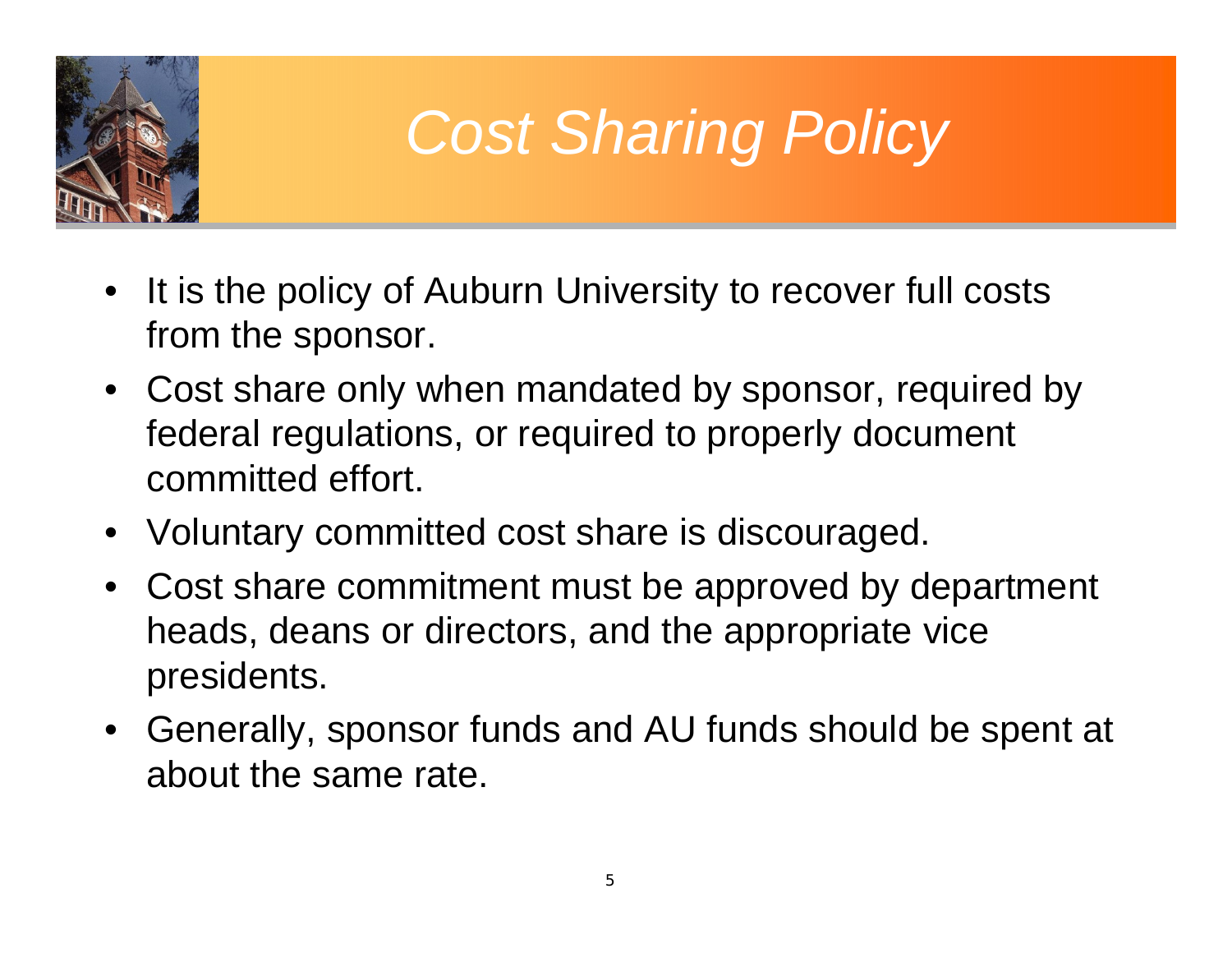

# *Cost Sharing Policy*

- $\bullet$  Methods of cost sharing are defined:
	- Cash Cost Sharing
	- Third-Party Cost Sharing
		- Cash
		- Non-cash
	- Indirect Costs
	- Program Income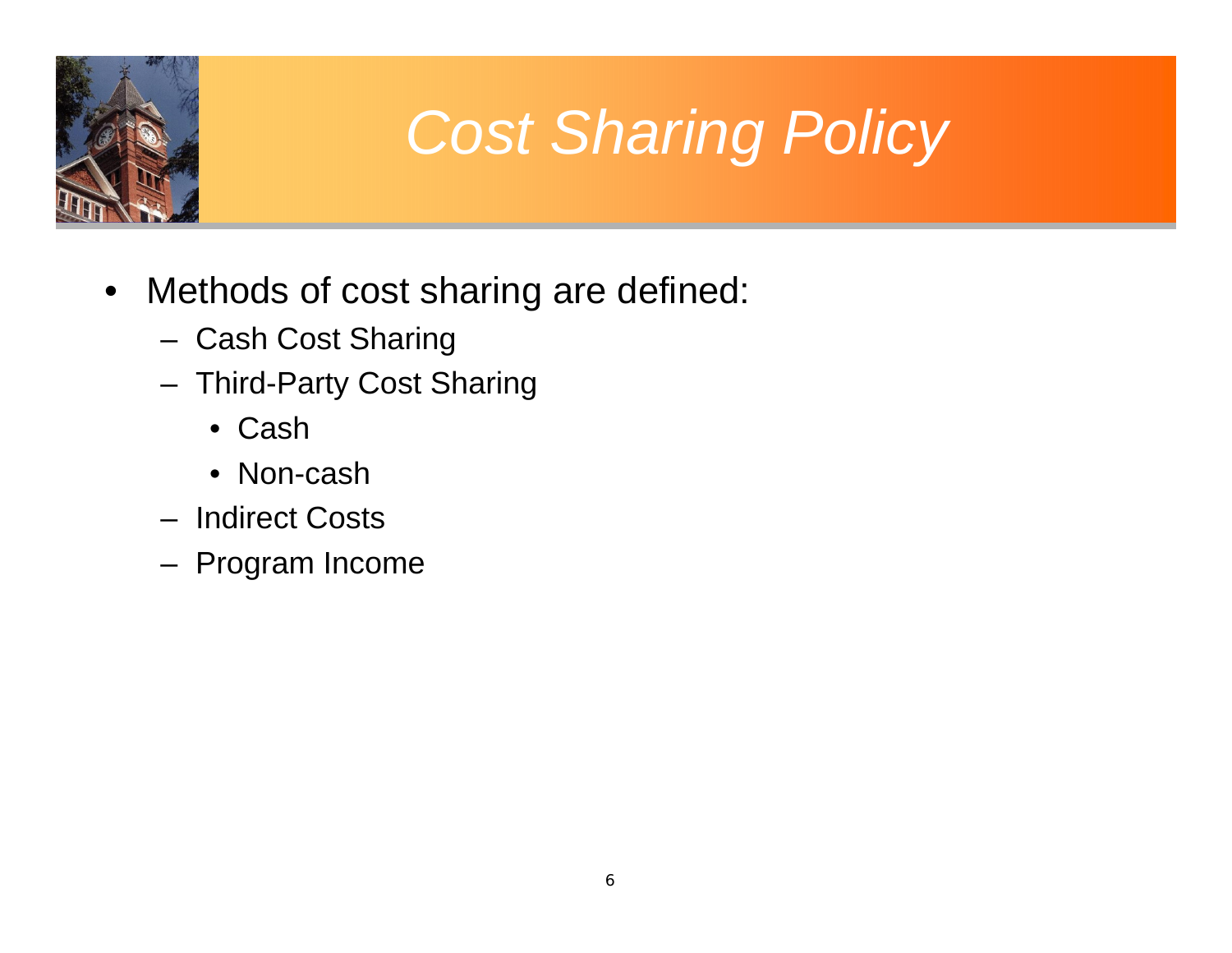

# *Final Billing and Reporting Policy*

- $\bullet$  Purpose is to ensure compliance with sponsoring agency requirements for final financial report submission
- $\bullet$ Includes responsibilities for PI/department and CGA
- $\bullet$ Lists examples of typical final reporting deadlines
- $\bullet$  Unreimbursed costs must be covered by the responsible college/school/department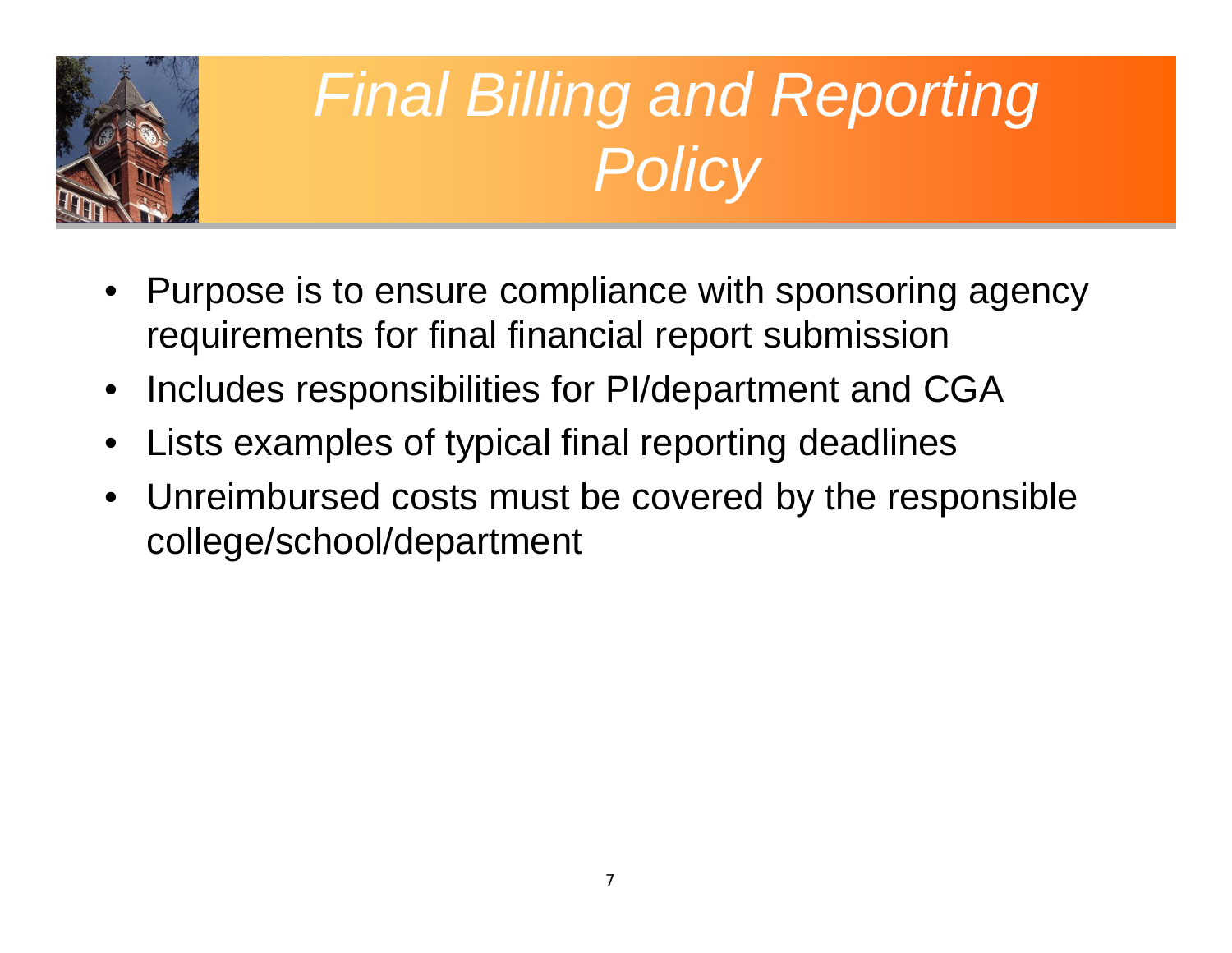

# *Fixed Price Residual Balances Policy*

- •Includes responsibilities for PI/department and CGA
- $\bullet$  Work on sponsored project must be complete, no outstanding items remain open or in question with sponsoring agency, and full payment must be received
- Explains recovery methods if Indirect Costs were:
	- Recovered during the life of the award
	- Partially recovered during the life of the award
	- Waived during the life of the award
- CGA will initiate closeout for indefinite funds with balances of \$1,000 or less with no expenditure activity in the preceding 180 days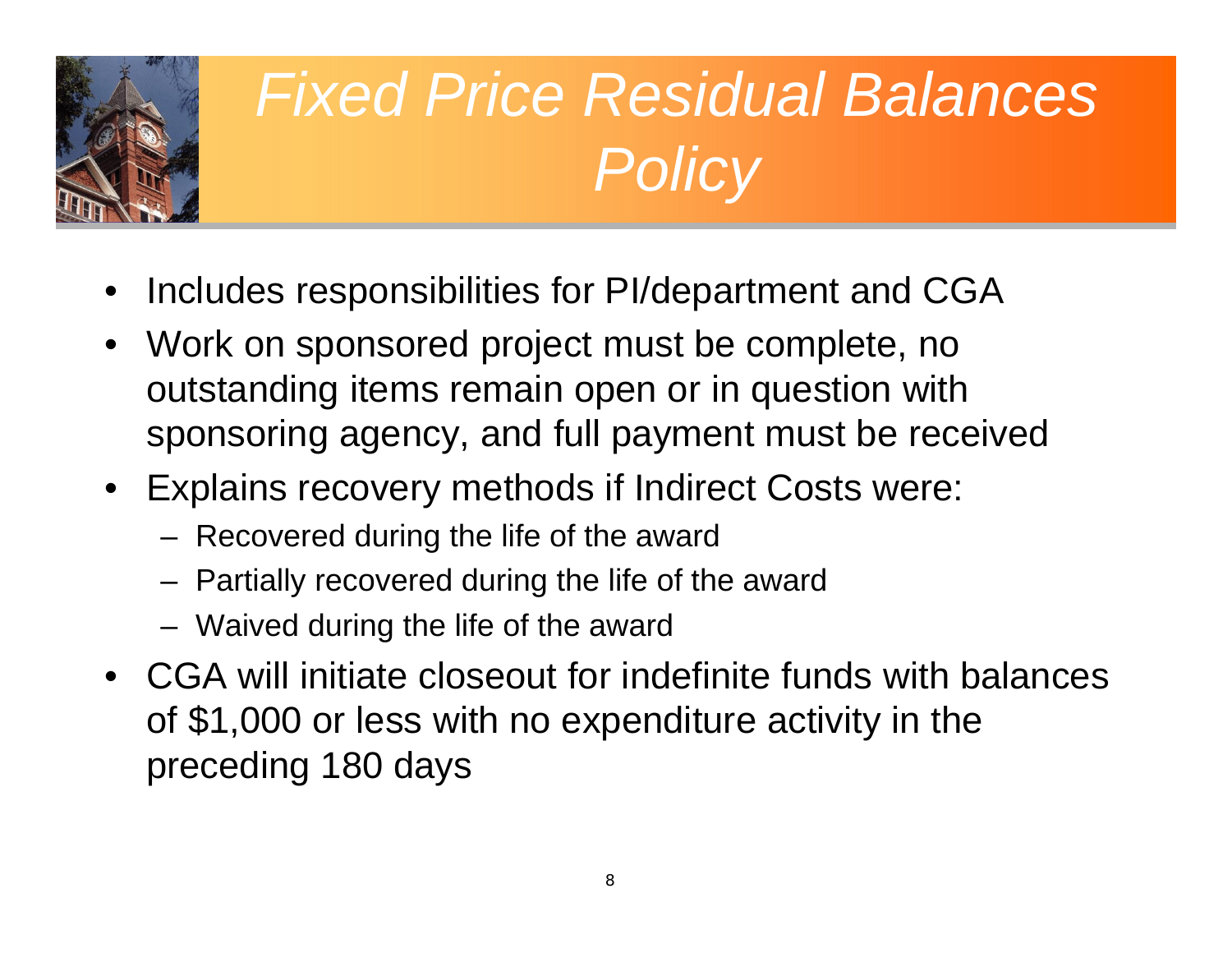

*Non-Salary or Salary/Wage Cost Transfers Involving Sponsored Projects Policy*

- $\bullet$  Two policies – one for non-salary transactions and one for salary/wage transactions
- It is extremely important that all expenditures be initially charged to the correct FOAP.
	- OMB Circular A-21, Section C.4.b
	- Parking of costs
- Deadlines for cost transfers *TO* sponsored project FOAPs: 90 days after expenditure was incurred
- Responsibilities for PI/department and CGA
- Avoid transfers to "spend down award" or because "that's where the money is"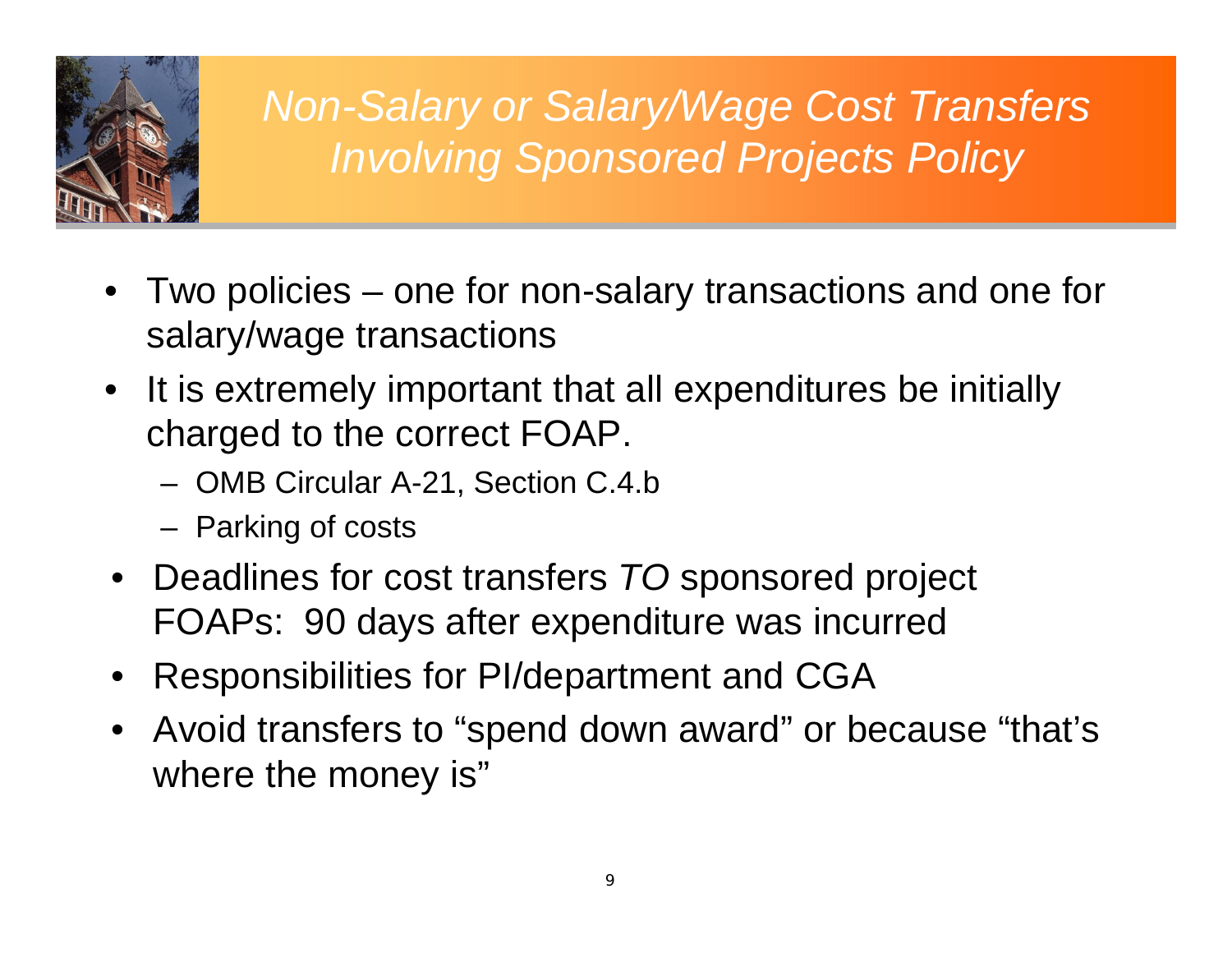

### *Program Income Policy*

- $\bullet$  A separate FOAP will be established for processing receipts and disbursements of program income
- $\bullet$ Responsibilities for PI/department and CGA
- $\bullet$  Treatment of program income as additive, deductive, or cost sharing
- A-110 directions on spending program income funds
- •Residual balances on **non-federal** projects
- •Collection, deposit, and budget procedures